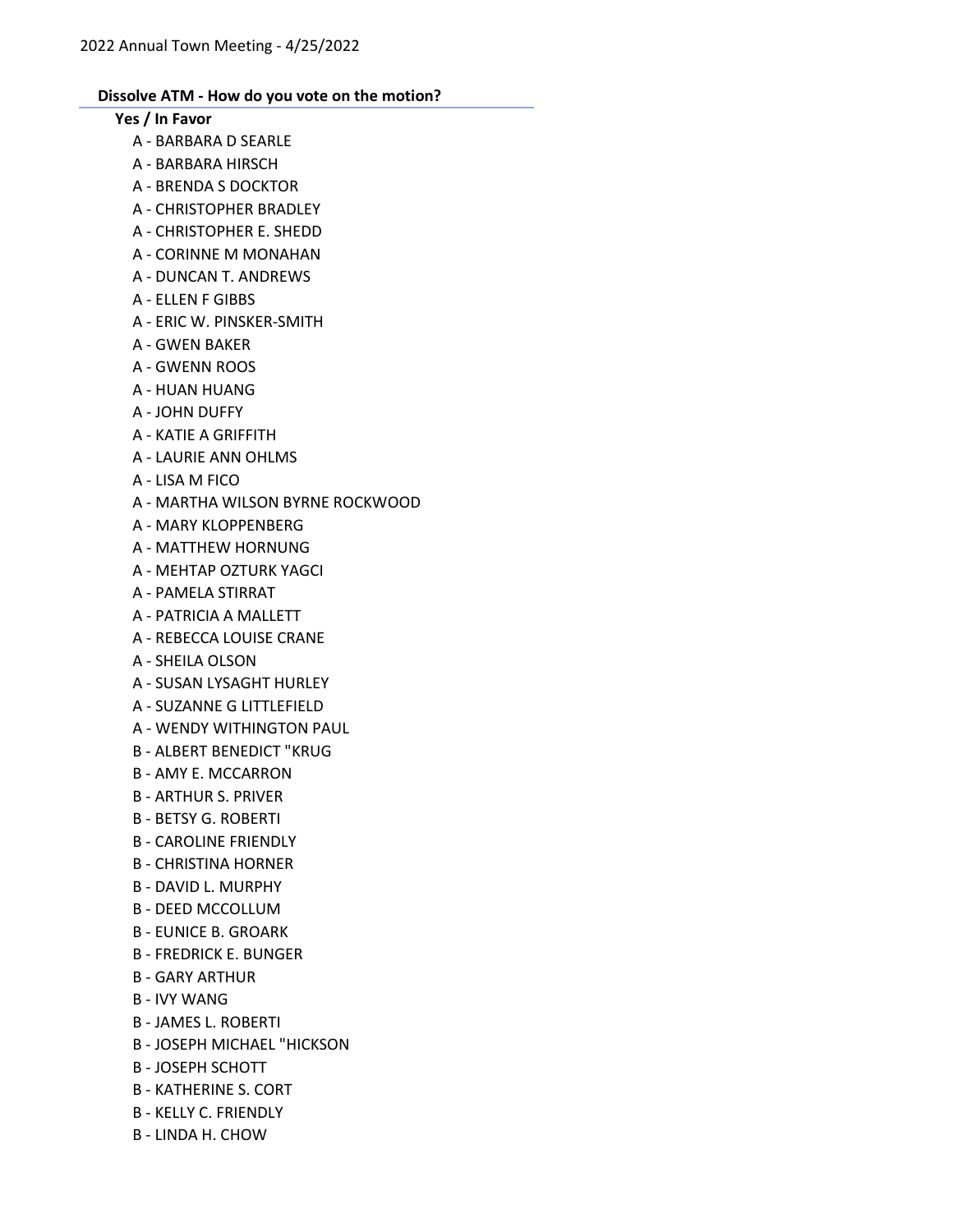- B MARY EATON CROWN B - MELISSA A. MARTIN B - MIDDLETON ANSLEY "MARTIN B - NORA TRACY PHILLIPS B - PETRO LISOWSKY B - ROBERTA MORGENSTERN B - S. PETER W. JONES B - SCOTT K. BENDER B - SKYE JACOBS C - AMY SB GOTTSCHALK C - ANDREA N. WARD C - BEATRICE BEZMALINOVIC DHEBAR C - CHRISTINE S. MIZZI C - ELIZABETH LASHWAY C - HOLLY M. GRACE C - HYUN SOOK RYU SONG C - KATE MCGEOUGH C - KATHY Y. EGAN C - KELLY MCCOULF NORRIS C - LEANNE J. LEIBMAN C - LINDA OLIVER GRAPE C - LOIS SULLIVAN C - LUCIENNE V. RONCO C - LUCY ROONEY KAPPLES C - MARCIA TESTA SIMONSON C - MARTIN JAY "MCHALE C - MORRIS RUSTY KELLOGG C - PAMELA POSEY C - ROYALL H. SWITZLER C - SARAH H. PEDERSEN C - SHARON L. GRAY C - STEVEN D. FESSLER C - SUSAN K. MAGGIONI C - THOMAS H. ULFELDER C - WENDY HARRIS GARBER D - ANN-MARA S. LANZA D - CAROL ALMEDA-MORROW D - CHRISTINE A. KEHOE D - CRAIG EDWARD MACK D - DIANE E. HALL D - ELIZABETH H. SHLALA D - ELIZABETH SULLIVAN WOODS D - ETHAN I. DAVIS D - GAIL FRANCES SULLIVAN
- D IAN COHEN
- D ILLANA S. NISSENBAUM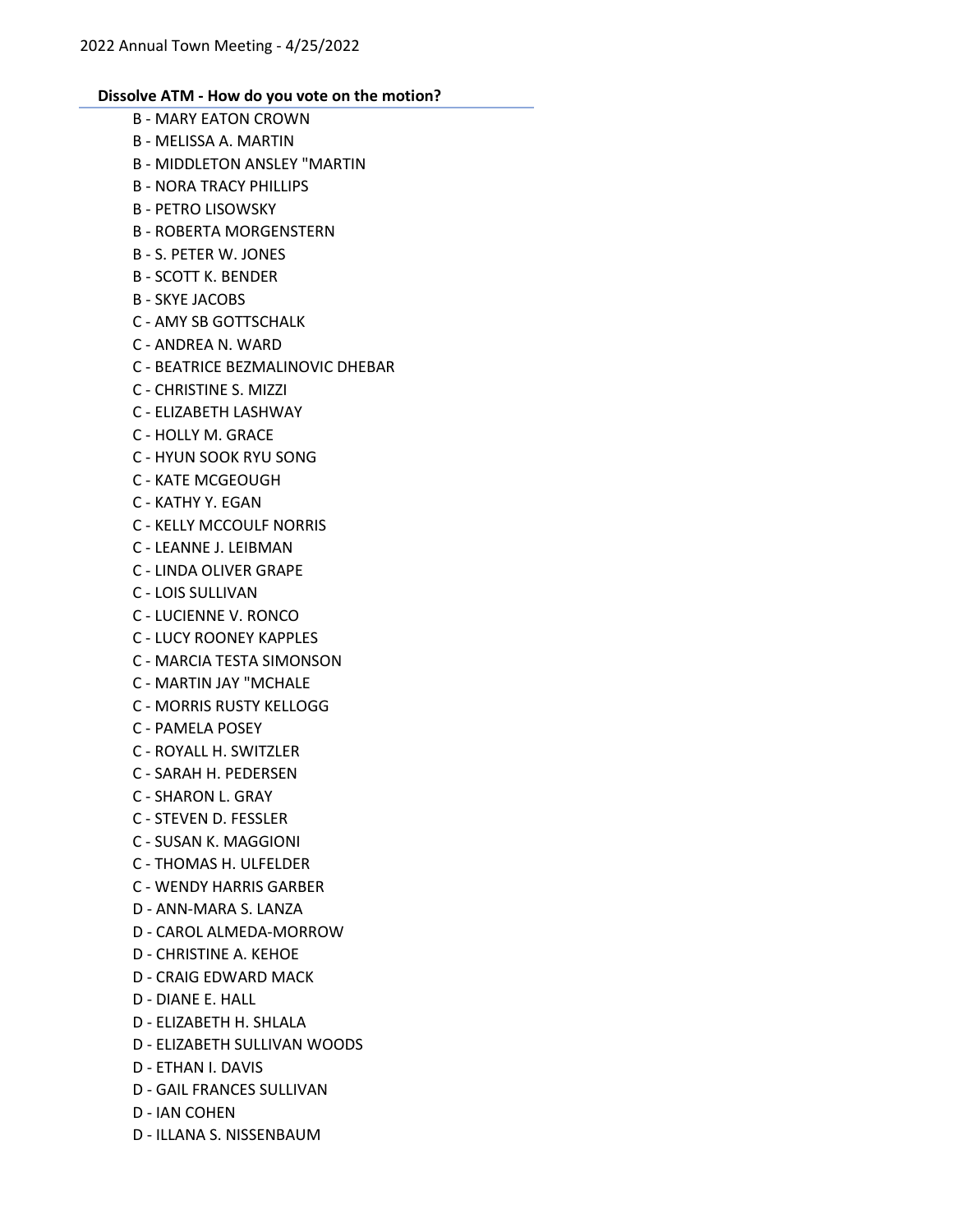- D JOHN D. LANZA D - JOHN SCHULER D - LAURA ROBERT-FRAGASSO D - LAURA SCHOTSKY OLTON D - LINA EVE VITA MUSAYEV D - LORI A. FERRANTE D - MARGIE PALLADINO D - MARK B. BENJAMIN D - MARY BETH GRIMM D - MASON R. SMITH D - MAURA MURPHY D - RICHARD D. "HILL D - STEPHEN G. MURPHY D - W. ARTHUR "GARRITY E - CAREN PARKER E - DENNIS DISCHINO E - JACQUI VAN LOOY E - JESSICA BETH GRAHAM E - JOAN GAUGHAN E - KATHERINE K. MACDONALD E - KATHERINE L. "BABSON E - KEVIN J. MACDONALD E - LAURENCE D. SHIND E - LISE M. OLNEY E - MARLA L. ROBINSON E - MARY GARD E - NANCY L. GOODEN WESTENBERG E - ODESSA MB SANCHEZ E - PAUL A. CRAMER E - RAINA C. MCMANUS E - RANI ELWY E - REGINA C. LAROCQUE E - RUSSELL THOMAS GENTRY E - SUSAN E. RYAN E - SYLVIA T. HAHN-GRIFFITHS E - THOMAS J. MACDONALD E - TIMOTHY W. FULHAM E - WENDY A. HAERING-ENGELS E - WENDY S. BECK VON PECCOZ F - ANNE P. COHEN F - C. MADISON "RILEY F - CHRISTINE SWENSON LAWRENCE F - CYNTHIA C. EDWARDS F - DAVID LIVINGSTON
	- F DAVID RYAN DAWS
	- F ELAINE M. PUTNAM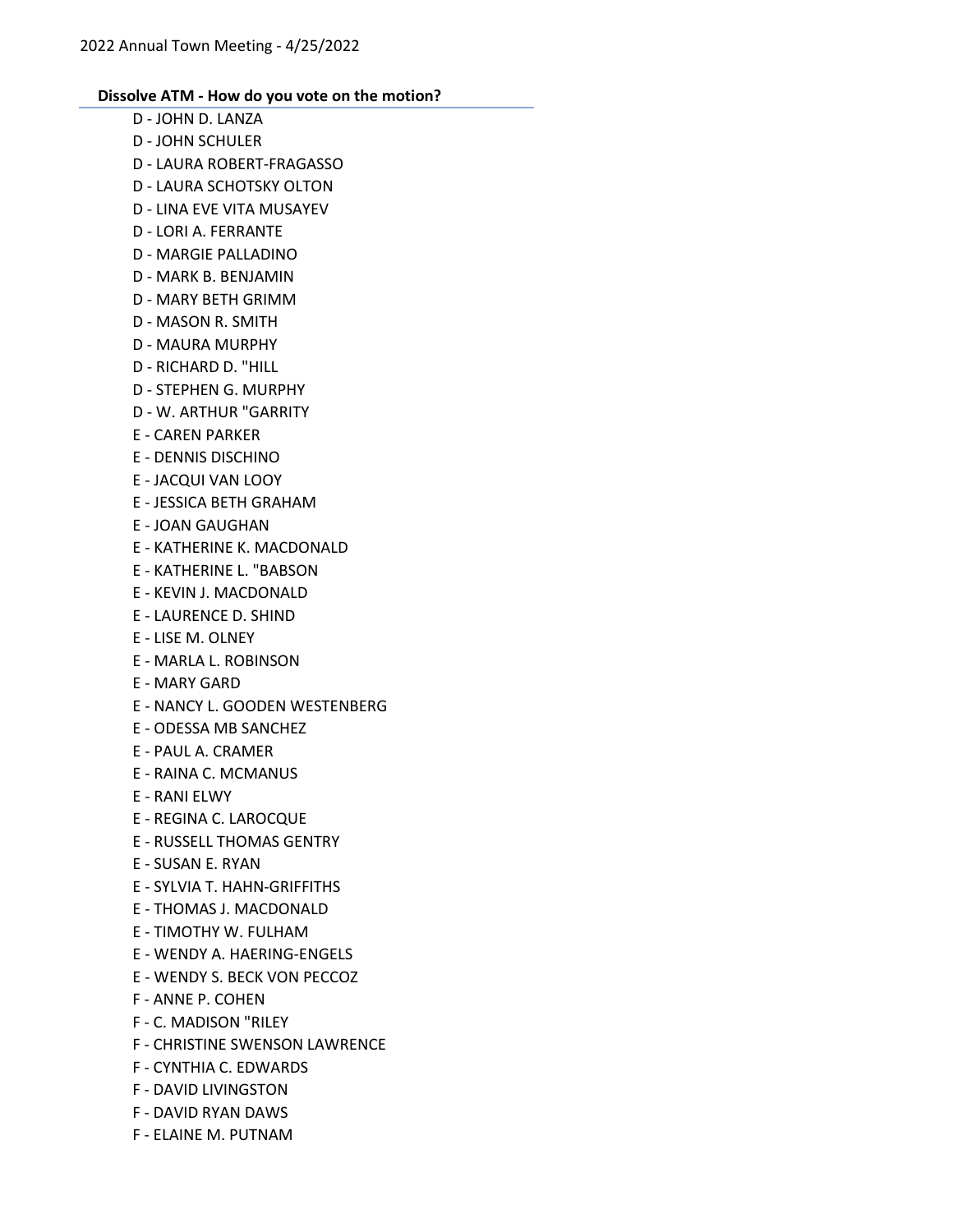- F ELIZABETH LANGE F - ELIZABETH MAY F - ERIC M. CARLSON F - FREDERIC W. RIPLEY F - HOPE CROSIER F - JAY PROSNITZ F - JULIE RISING BRYAN F - LISA COLLINS F - MAGGIE N. EGGER F - MICHAEL J. MASTRIANNI F - MICHELE DRAGON LIVINGSTON F - NICHOLE ANN BERNIER F - NIKI BRINKMAN-OFENLOCH F - PRUDENCE B. HAY F - SALVATORE "DEFAZIO F - SARA A. JENNINGS F - SHELLY WARD F - STEVEN J. SIMONS F - SUSAN KAGAN LANGE F - VICTORIA J. OSTLER F - VIRGINIA LEE FERKO G - ALICE HANLON PEISCH G - ALLAN L. PORT G - ANDREW A. WILSON G - CRAIG L. COHEN G - DIANE CAMPBELL G - DOUGLAS W. SMITH G - EDWARD D. FOLLAND G - FREDERICK W. SCHALLER G - JE'LESIA JONES G - JOAN HACKETT CODY G - JUDSON L. JAFFE G - KARL HAMMOND G - KATHLEEN F. TRUMBULL G - LORRI WOODACRE G - MARJORIE R. FREIMAN G - MICHAEL R. TOBIN G - PARKER MORSE G - PAUL H. MERRY G - PETER SOLOMON
- G PHILIPPA BIGGERS
- G RICHARD MICHAEL SALASOVICH
- G RUSSELL B. "ASTLEY
- G SUSAN A. MANGIACOTTI
- G TAMARA V. SIELECKI-DZURDZ
- G THADDEUS A. HEUER